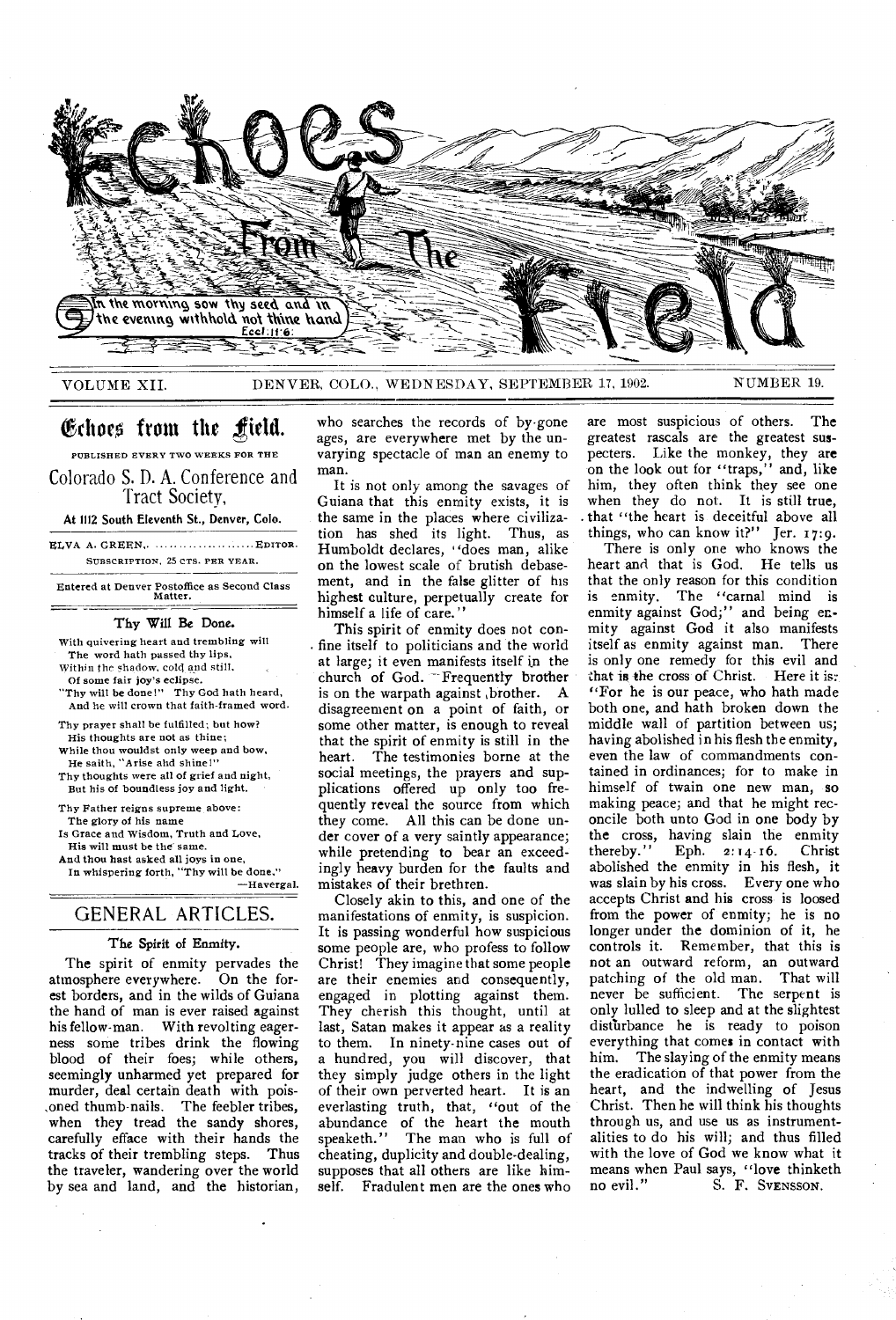#### Extracts from Talk by Dr. Kellogg.

Dr. Kellogg spoke to the Denver church Sabbath morning from which we gleaned the following thoughts:

"The greatest thing in the world is truth; the most powerful thing in the world is truth; the most precious thing in the world is truth; and it is the love of the truth which has brought us together today. The greatest avocation one can have in life is seeking truth, the most delightful thing is finding it.

"Truth unfolds, develops as a beautiful ft ,wer, and is not always recognized because of its constant enlargement, its expansion. No box can hold a growing tree no creed can hold unfolding truth.

"There is power in life, and truth is life, unfolding, expanding, developing always. The hardest thing in life is to follow truth. It takes courage, self sacrifice, manhood and womanhood to be a Seventh day Aventist, and be separated from all the world.

"The spirit of truth is the spirit of self sacrifice. The Lord once said to a certain man, 'sell what thou hast, and give alms, and come follow me! To follow Jesus is to go about doing good. The life of Christ was a life of toil, a life of sacrifice, a pouring out of himself into the lives of the distressed, the sick, the weary, that life of which he is the author.

My friends, the only thing we can do is to influence lives; to mould, and build up character, which is the only thing that will endure.

God is at work in all nature; in the trees, in the flowers, in the grass, in our bodies. He puts the sugar in the watermelon, makes new blood corpuscles in our bodies at the rate of twenty thousand per second. He keeps our hearts beating. He is in all things, and in all places, and he dwells in his temple. He is not away off somewhere, but is 'nigh thee, even in thy mouth, and in thy heart.'

"We are housekeepers, and the temple is not to be defiled. Since he dwells in this temple he wants it to be kept clean, pure and sweet.

"We have the greatest truth the world ever saw, and it is not enough that we be simply as good as other people. Our neighbors are watching us to see what our lives are. True religion is 'to visit the fatherless and the widows in their affliction, and to keep himself unspotted from the world.'

Elder G. F. Watson is in Nebraska attending the camp-meeting, and meeting with the Union Conference Board, and College Board.

## FIELD REPORTS.

#### The Delta Camp-meeting.

In company with Elder States I visited many of our little companies on the western slope. We told these dear people we would hold a camp-meeting at Delta, October 15-23, but of late it is very clear that only a few could attend, and that a meeting in the winter would be much better; so we will take up the appointment for the Delta camp meeting, and will hold a general meeting some time during the winter. I hope this will meet the mind of all.

## G. F. WATSON.

#### Colorado Springs.

I am ready to start again in the work here. I need your prayers. I want Christ to work that souls may be saved. I had a delightful visit at home, but was made sad by the absence of my dear sister who was recently taken from us, and I am reminded that "all flesh is grass." I long for the time to come when there will be no more death, neither sorrow or crying. I would like to give you a history of my journey if I could see you. I visited places familiar to me in the days of my childhood, and my friends wished me to remain in Washington, hut I was impressed to return to my field of work, though it is hard to part from the ones we love. Jesus made a greater sacrifice for our salvation than any we can possibly make.

ALICE FINCH.

#### Leadville.

The month of August was spent in Leadville, meetings beginning the evening of the first. A tent was pitched in the large yard in front of the building where the little church have their meeting place. A stove was put in and we were made very comfortable in spite of the cold, rainy weather.

Brother Alway's labors had prepared the way, and several were waiting for baptism. The Lord greatly blessed in the speaking of the Word, and we had a good hearing. Six were baptised, and Brother Alway is continuing the meetings with promise of other precious souls. The church is in the very best condition; all are rejoicing in the present truth.

I expect soon to begin a series of meetings in the church at Colorado Springs.

DR. WILLARD W. HILLS.

#### District Number 3.

August 26 I left Denver for a trip through this district. I met Elder Mackintosh at Monte Vista, and enjoyed a short visit in his home, and the privilege of speaking to the church, which is in a prosperous condition. Souls are being added to their number.

We held one meeting with the Alamosa church. Quite a number were present. I see no reason why a good work could not be accomplished in this place by a true Bible worker.

From this place we went to Durango, where a tent had been pitched, and preparation made for a local campmeeting. Our train was late so we found a company waiting for us. I greatly regret having to leave this meeting as the attendance was increasing every night.

Elder Mackintosh and Brother Kennedy were left to complete the work begun. This field is a vast one, and more help should be provided. I am, at present, on the camp ground at Lincoln, Nebraska.

The College Board, and Central Union Conference will do their work at this time. Remember your servant. GEO. F. WATSON.

## THE BOOK WORK.

#### Discouragement.

It is a sin to become discouraged in the ,work of God. Why should we flee before a conquered foe? "Have not I commanded thee? Be strong and of a good courage; be not afraid, neither be thou dismayed: for the Lord thy God is with thee whithersoever thou goest." Josh. 1:9. This is a plain command of God to not get discouraged. Dear reader, can it be said of you, here is one that is keeping the commandments of God, and the faith of Jesus? Or have you taken up the good work of selling "Christ's Object Lessons" or some other book, and worked faithfully for a while, then become discouraged and given it up? "He that endures to the end, the same shall be saved." When we take hold of the work of God, and work as he directs, he becomes responsible for the results.

One of the most fatal things in the Christian life is discouragement. One of the most helpful things is cheerfulness. A very wise man once said, that "in overcoming temptation cheerfulness is the first thing, cheerfulness the second thing, and cheerfulness the third." We must *expect* to conquer. When our hearts are faint temptation has power. Satan knows this well and always begins his assaults by discouraging us.

The following allegory very forcibly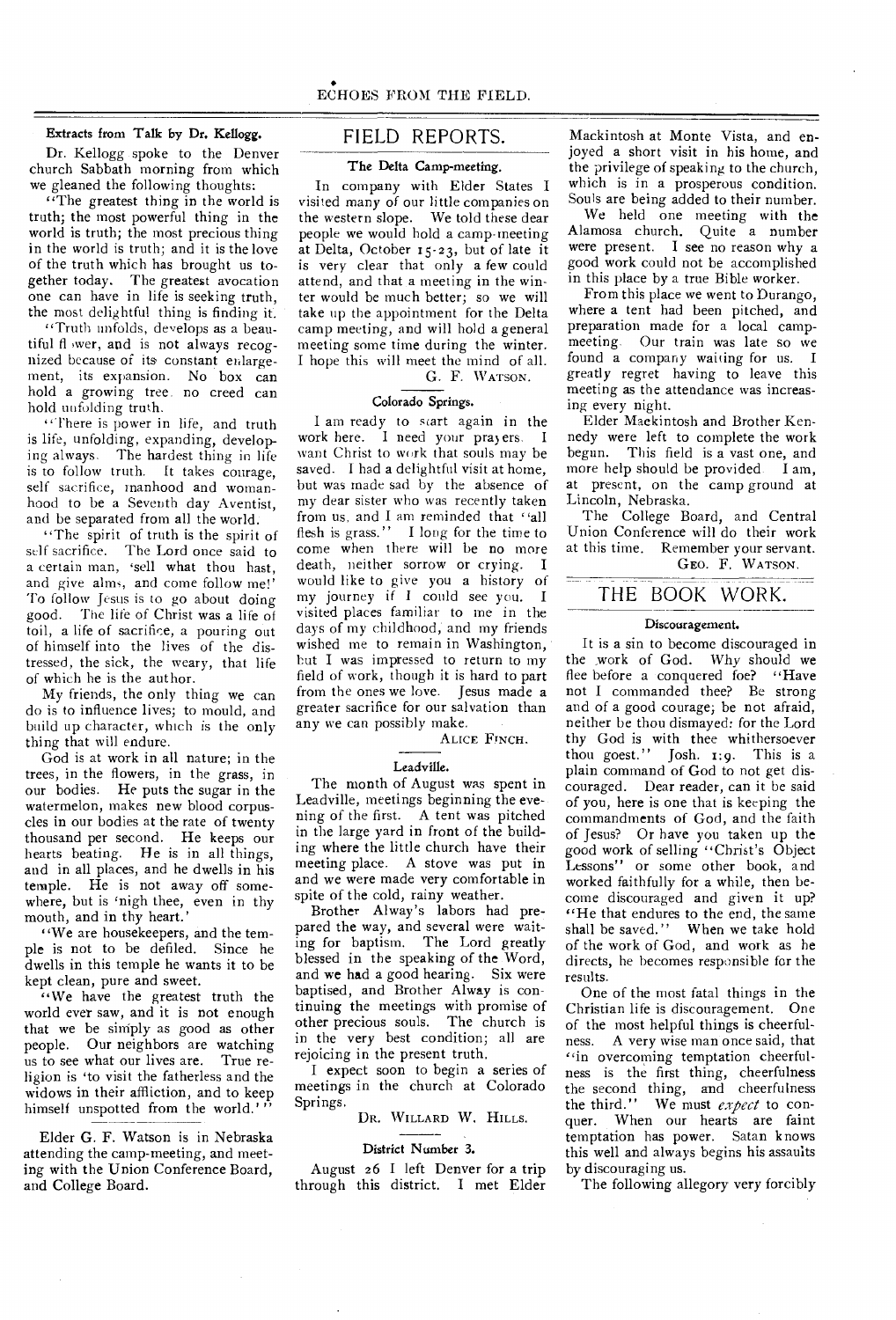illustrates this truth: Satan called together a council of his servants to determine how he might make a good man sin. One evil spirit sprang up and said, "I will make him sin." "How will you do it?:' asked Satan.<br>"I will set before him all the pleasures" of sin," was the reply. "I will tell him of its delights and the rich rewards it brings." "Ah" said Satan, ''that will not do; he has tried it and knows better." Another started up and said, "I will make him sin." "What will you do?" asked Satan. "I will tell him of the pains and sorrows of virtue. I will show him that virtue has no de-<br>lights and brings no rewards.'' "Ah, lights and brings no rewards." no!" exclaimed Satan, "that will not do; for he has tried it and knows that 'wisdom's ways are pleasantness and all her paths are peace.'" "Well," said another imp, "I will undertake to make him sin." "And what will you do?" asked Satan. "I will discourage his soul" was the short reply. "Ah, that will do," cried Satan, "that will do. We will conquer him now." And they did. Dear reader, all discouragement is from the devil. 0, that every Christian would take this to heart and remember it. We must fly from discouragement as we would from any other sin; for all discouragement is sin. Read Josh. 1:9. Are you keeping the commandments of God? A FRIEND.

#### "I Can't Sell Books."

How often we hear this said by those who have not tried, or who have tried, but failed because they did not know the book they were trying to sell.

I was one of that class. I thought there was no use for me to try to sell books, it was entirely out of the question; but I got into a place where I felt that I must sell books or do nothing, so I took a "Gospel Primer" and went out, and called at three houses, but took no orders. I came back and said to my wife, "I have been out canvassing, but don't tell any one. I have not sold a book, but I am going again." I soon found that I could sell "Primers" at least.

After a little I took that precious little book, "Steps to Christ," and I little book, "Steps to Christ," and I<br>found I could sell that, and it was not long before I had delivered over 500 books. I had demonstrated that I *could* sell small books.

Then came "Object Lessons." I was sure I could not sell a book of that price. Crops were very poor, and there was no money; but the Lord had said that the book should be sold, and that his angels would go before those who carried them and influence the people to buy. Yet my faith was so weak that when I ordered some books sent to me, it was with the express understanding that if I could not sell them I might return them. I spent a number of days in solid study of the book, then went out with it, taking "Steps" and "Primers" with me, thinking that if I could not sell the larger book 1 might the small ones. But to my surprise, people not only bought "Object Lessons," but in many cases all of them, at the same house. In one case I sold 33 books at thirteen houses. I have sold from  $40$  to  $112$ books each week, and as high as 32 in one day. While I was showing the books, I was praying that the Lord would open the heart, and he did. I still did not believe they would ever take.their books, but they did. When I got the pay for the first book, I was as pleased as a boy with a new top.

I have delivered over 300 "Object Lessons" and about 1700 of the smaller books. In the last nineteen full days' work, I took orders for and delivered \$88 35 worth, and took orders to be delivered in September to the amount of \$7o.5o. So I have demonstrated that I can sell books.

This has been a grand experience for me, and I hope that these lines may be a help to some others who are as weak-kneed as I was.

H. W. PIERCE.  $\longrightarrow$ *In the Southern Watchman.* 

THE SABBATH SCHOOL. Conducted by MRS. G. R. WATSON.

#### Our Expenses.

We feel very much concerned about the question of expenses in our Sabbath-schools. Why has the expense account doubled and in some cases quadrupled and the donations to foreign missious fallen off in a corresponding measure? What can be done to remedy the matter? Are we living up to our responsibilities and privileges in this regard? It is easy to account for a portion of the increased expense. As we have come to take broader views of the magnitude and scope of Sabbath-school work, we have appreciated more fully the need of thoroughly equipped Sabbath-schools; to know the value of maps, charts, large blackboards for each department, smaller ones for the classes, reference libraries; chairs, tables, blocks, sand trays, etc., for our kindergarten rooms;

and as yet we have only made a beginning in this direction. We shall advance in our work and approach success just in proportion as we understand and make practical effort to supply the need for today. We are always rejoiced to know that any school is taking a step forward and is attempting to provide themselves with all needed helps. Let the good work go on; but, why should this affect in any way the donations to foreign missions? This donation is depended upon in a great measure to support the work in foreign fields. The work grows and the obligations increase as we come nearer and nearer to that "day when no man can work."

Many consecrated men and women have left all they held dear to go into the very fore front of the battle, trusting those who remain at home, to supply sinews of war. What suffering failure upon our part will entail. Would it not be selfish to take from the little which is theirs to supply our needs when we have dollars and dollars where they have but few cents? Several schools of late have spent all the donations for the home work. Some have gone so far as to support a club of *Signs* from the Sabbath-school donations; another school bought a circulating library. By all means let us have all the good things, but not at the expense of the foreign mission fund.

It has been our plan for years to . provide an expense fund aside from the regular donations, or to contribute an extra amount to the regular donations to provide for all expense. Let each individual as far as possible add to his donations regularly an amount sufficient to pay for all the papers, Quarterlies, etc., which he uses. Let each family in the same manner provide for the material used for their children, and beside this, let us give for all additional supplies which may be needed. Oh, do not be frightened, my dear brother and sister, this is but a trifle all told if you will give it systematically.

Do not forget that "the field is the world." We each may enjoy a twofold blessing; to labor at home in person, and by our money in foreign fields. Guard carefully the means God has given us; do not run in debt; do not incur unnecessary expense. Provide all things needful by extra donations. Hold the regular donations sacred to the use of the dear ones in distant lands.

DR. WILLARD W. HILLS.